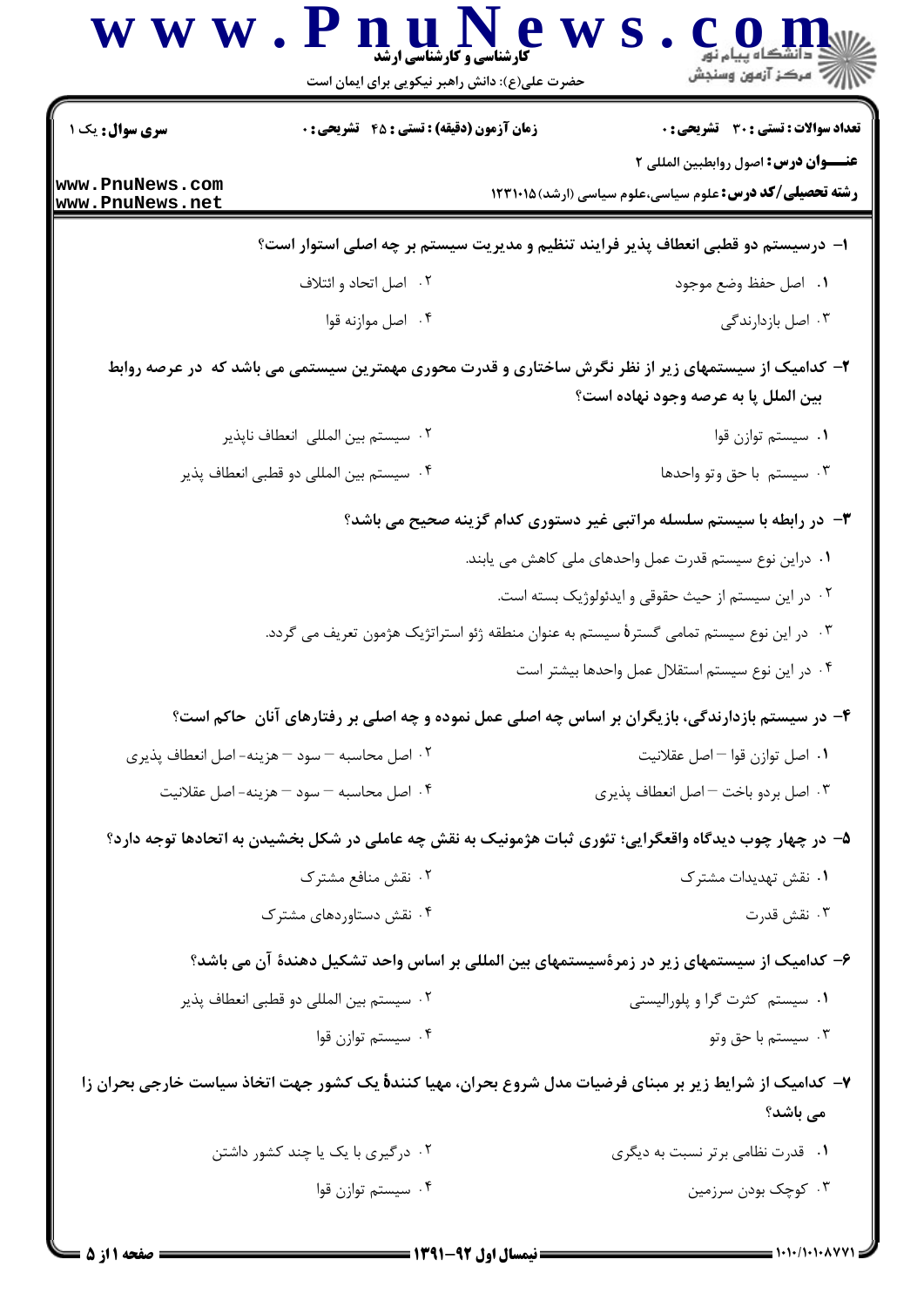| سری سوال: ۱ یک $\Vert$             | زمان آزمون (دقیقه) : تستی : 45 آتشریحی : 0                                                                        |                                                                                 | <b>تعداد سوالات : تستی : 30 ٪ تشریحی : 0</b> |
|------------------------------------|-------------------------------------------------------------------------------------------------------------------|---------------------------------------------------------------------------------|----------------------------------------------|
| www.PnuNews.com<br>www.PnuNews.net | عنـــوان درس: اصول روابطبين المللي ٢<br><b>رشته تحصیلی/کد درس:</b> علوم سیاسی،علوم سیاسی (ارشد) ۱۲۳۱۰۱۵           |                                                                                 |                                              |
|                                    | ۸– والرشتاین تحولات سیستمی و سازکارهای نظم سیاسی بین المللی را، در چهار چوب چه چیزی تبیین می نماید؟               |                                                                                 |                                              |
| ۰۴ سرمايه داري                     | ۰۳ اقتصاد جهانی                                                                                                   | ۰۲ اقتصاد ملی                                                                   | ۰۱ اقتصاد سیاسی جهانی                        |
|                                    |                                                                                                                   | ۹– در رابطه با نگرش به مفهوم امنیت از بعد دلالت عینی کدام عبارت صحیح می باشد؟   |                                              |
|                                    |                                                                                                                   | ۰۱ دلالت عینی حکایت از وجود ترس علیه ارزشهای حیاتی واحد مورد نظر دارد           |                                              |
|                                    |                                                                                                                   | ۰۲ دلالت عینی حکایت از وجود یا عدم وجود ترس علیه ارزشهای اساسی دارد.            |                                              |
|                                    |                                                                                                                   | ۰۳ دلالت عینی وجود یا عدم وجود  تهدید را به صورت واقعی مطرح نمی نماید           |                                              |
|                                    |                                                                                                                   | ۰۴ دلالت عینی حکایت از فقدان تهدید علیه ارزشهای حیاتی واحد مورد نظر دارد.       |                                              |
|                                    | +١- به طور رسمي پيدايش مفهوم امنيت در سيستم بين الملل هماهنگ با ظهور چه پديده اي در صحنه روابط بين الملل          |                                                                                 | می باشد؟                                     |
| ۰۴ ملت                             | ۰۳ دولت- کشور                                                                                                     | ۰۲ دولت                                                                         | ۰۱ دولت- ملت                                 |
|                                    | 1۱– بر مبنای پارادایم واقعگرایی ، در کدام سطوح امنیت افراد بشر جهت رهایی از نامنی پایدار تصمیم به ورود به عرصه ای |                                                                                 | تحت عنوان اجتماع گرفت؟                       |
|                                    | ۰۲ سطح دولت —کشور                                                                                                 |                                                                                 | ۰۱ سطح فردي                                  |
|                                    | ۰۴ سطح سيستمي (امنيت بين المللي)                                                                                  |                                                                                 | ۰۳ امنیت مشترک                               |
|                                    | ۱۲- پارادایم نولیبرالی بر اساس تحول کدامیک از پارامترهای زیردرعرصهٔ روابط بین الملل شکل گرفته است؟                |                                                                                 |                                              |
|                                    | ۰۲ پارادایم جهانی شدن و واقعگرایی                                                                                 |                                                                                 | ۰۱ پارادایم سازه انگاری و لیبرالی            |
|                                    | ۰۴ پارادايم واقعگرايي وليبرالي                                                                                    |                                                                                 | ٠٣ پارادايم ايده آليستي وليبرالي             |
|                                    |                                                                                                                   | ۱۳- منطق نو لیبرالی در تبیین پارادایم جهانی شدن بر شکل گیری چه اصلی تاکید دارد؟ |                                              |
| ۰۲ اصل تقسیم کار                   |                                                                                                                   | ۰۱ اصل جهانشمولی قدرت                                                           |                                              |
|                                    | ۰۴ اصل وابستگی متقابل پیچیده                                                                                      |                                                                                 | ۰۳ اصل مدیریت نظم سیستمی                     |
|                                    | ۱۴– در لایهٔ دوم امنیت مدل چند سطحی امنیت، پارامترهای تعریف کنندهٔ امنیت بر اساس فرضیه های چه پارادایمی؛ تعریف    |                                                                                 | می شوند؟                                     |
|                                    |                                                                                                                   |                                                                                 |                                              |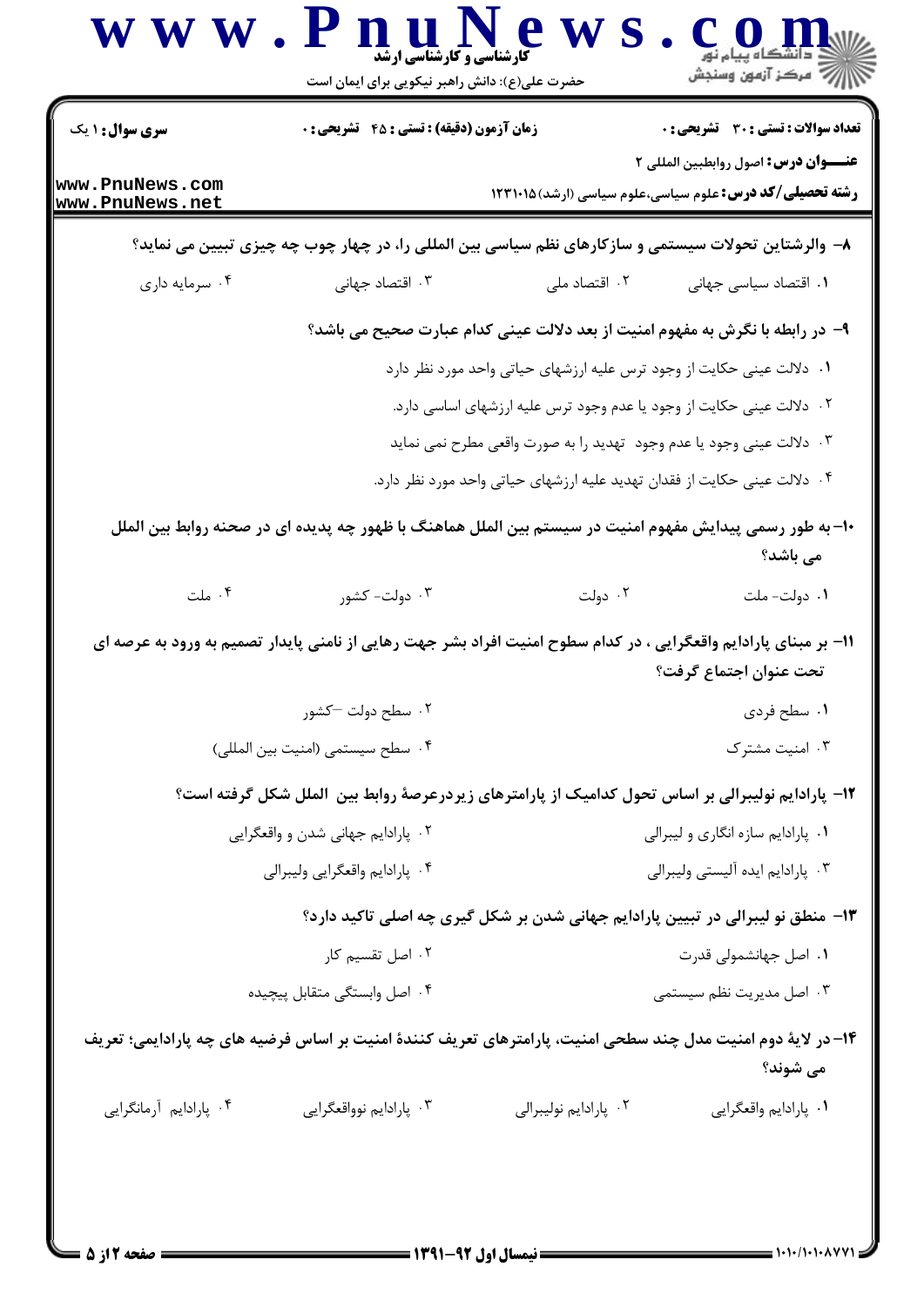| <b>سری سوال :</b> ۱ یک             | <b>زمان آزمون (دقیقه) : تستی : 45 تشریحی : 0</b>                                                                  |                                          | تعداد سوالات : تستي : 30 ٪ تشريحي : 0                                                                         |
|------------------------------------|-------------------------------------------------------------------------------------------------------------------|------------------------------------------|---------------------------------------------------------------------------------------------------------------|
| www.PnuNews.com<br>www.PnuNews.net |                                                                                                                   |                                          | <b>عنـــوان درس:</b> اصول روابطبين المللي ٢<br><b>رشته تحصیلی/کد درس:</b> علوم سیاسی،علوم سیاسی (ارشد)۱۲۳۱۰۱۵ |
|                                    | ۱۵– از دیدگاه سینگر و اسمال چه نوع دولتی آمادگی بیشتری جهت درگیر شدن در جنگ و تعارض دارد؟                         |                                          |                                                                                                               |
|                                    | ۰۲ دولت بزرگ                                                                                                      |                                          | ۰۱ دولت با سیستم سیاسی باز                                                                                    |
|                                    | ۰۴ دولت کوچک                                                                                                      |                                          | ۰۳ دولت با سیستم سیاسی بسته                                                                                   |
|                                    | ۱۶– کاهش روابط متقابل ، اخراج دیپلماتها و استفاده از زور از مختصات کدام گونه از الگوبندی رفتارهای تعارضی مکلندر و |                                          | هوگارد می باشد؟                                                                                               |
|                                    | ۰۲ تعارض لفظی- تهاجمی                                                                                             |                                          | ۰۱ تشدید و تشدید زایی                                                                                         |
|                                    | ۰۴ کنشهای تعارضی                                                                                                  |                                          | ۰۳ تعارض لفظی - دفاعی                                                                                         |
|                                    | ۱۷– از دیدگاه روزنا کشورهای عقب مانده جهت غلبه بر شورشها و طغیانهای داخلی از چه طرحی استفاده می نمایند؟           |                                          |                                                                                                               |
|                                    | ۰۲ طرح خصومت و دشمنی                                                                                              |                                          | ٠١ طرح استفاده از بحرانهاى بين المللى                                                                         |
|                                    | ۰۴ طرح آشتی ملی                                                                                                   |                                          | ۰۳ طرح شکیبایی و بردباری ونیاز به کار سخت                                                                     |
|                                    |                                                                                                                   |                                          | ۱۸– کدامیک از پژوهشگران زیرطراح مدل توسعه و رفتارهای تعارضی می باشد؟                                          |
| ۰۴ جان،ان کلینز                    | ۰۳ ویلکن فلد                                                                                                      | ۰۲ دیوید ای.لیک                          | ٠١ ميخائيل هاس                                                                                                |
|                                    | ۱۹- انگیزهٔ مداخلهٔ قدرتهای خارجی در خشونتهای انقلابی منجر به پیروزی که سبب تغییرات کلی در ساختار سیاسی و         |                                          | اجتماعی یک کشور می شود رامی بایست در چه امری جستجو کرد؟                                                       |
|                                    | ۰۲ آسیب پذیری                                                                                                     |                                          | ٠١ احساس مسئوليت بين المللي                                                                                   |
|                                    | ۰۴ علائق بشر دوستانه                                                                                              |                                          | ۰۳ علائق مربوط به حفظ و ثبات منطقه ای                                                                         |
|                                    | +۲- در تقسیم بندی منافع ملی بر اساس درجه اشتراک بین دو یا چند کشور ، رابینسون منافع ملی را تحت عنوان چه منافعی    |                                          | تقسیم بندی نموده است؟                                                                                         |
| ٢. منافع حیاتی ، مکمل، کلیدی       |                                                                                                                   | ٠١ منافع حياتي، منافع مشترك، منافع كليدي |                                                                                                               |
|                                    | ۰۴ منافع مكمل،منافع ستيزشي، منافع همانند                                                                          | ٠٣ منافع حياتي،منافع ستيزشي، منافع مشروع |                                                                                                               |
|                                    | <b>۲۱</b> - یک ایدئو لوژی جهت بر خورداری از قدرت بالا چه میزان از سختگیری و صراحت را می بایست در خود جای دهد؟     |                                          |                                                                                                               |
|                                    | ۰۲ میزان بالایی از سختگیری و پایینی از صراحت                                                                      |                                          | ٠١ ميزان پاييني از سختگيري و صراحت                                                                            |
|                                    | ۰۴ میزان متوسطی از سختگیری و صراحت                                                                                |                                          | ۰۳ میزان بالایی از سختگیری و صراحت                                                                            |
|                                    |                                                                                                                   |                                          | ۲۲– در فرایند شناخت شناسی علمی کدامیک از عناصر زیر مورد اطمینان است؟                                          |
| ۰۴ پیام                            | بندار $\cdot$ ۳                                                                                                   | ۰۲ انتظارات                              | ۰۱ درک                                                                                                        |

 $=$  1+1+/1+1+۸77\*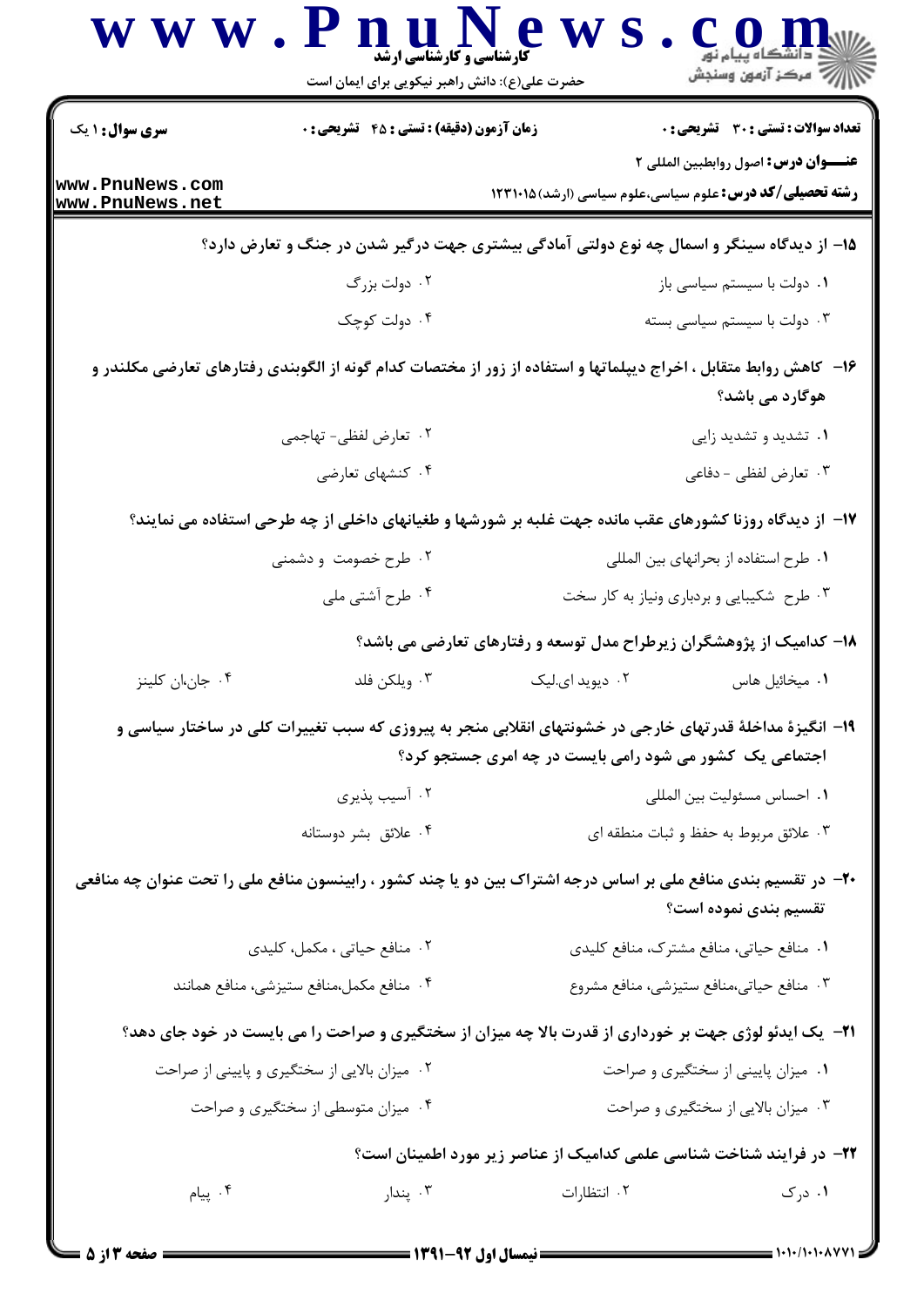|                                    |                                                                                                                | حضرت علی(ع): دانش راهبر نیکویی برای ایمان است                                         |                                                                                                                                             |
|------------------------------------|----------------------------------------------------------------------------------------------------------------|---------------------------------------------------------------------------------------|---------------------------------------------------------------------------------------------------------------------------------------------|
| <b>سری سوال : ۱ یک</b>             | <b>زمان آزمون (دقیقه) : تستی : 45 قشریحی : 0</b>                                                               |                                                                                       | <b>تعداد سوالات : تستی : 30 ٪ تشریحی : 0</b>                                                                                                |
| www.PnuNews.com<br>www.PnuNews.net |                                                                                                                |                                                                                       | عنـــوان درس: اصول روابطبين المللي ٢<br><b>رشته تحصیلی/کد درس:</b> علوم سیاسی،علوم سیاسی (ارشد) ۱۲۳۱۰۱۵                                     |
|                                    |                                                                                                                |                                                                                       | ۲۳- اسنایدر در مبحث تاثیرگذاری عوامل غیرحکومتی بر کنشهای دولت، محیط تاثیر گذار بر تصمیم گیری را به چه نوع<br>محیطهایی تقسیم می نماید؟       |
|                                    | ٢. محيط واقعى و محيط عملياتي                                                                                   |                                                                                       | ۰۱ محیط داخلی و محیط خارجی                                                                                                                  |
|                                    | ۰۴ محیط واقعی و روانشناختی                                                                                     |                                                                                       | ۰۳ محیط روانشناختی و محیط عملیاتی                                                                                                           |
|                                    |                                                                                                                |                                                                                       | ۲۴– مفهوم عقلانیت محدود از مفاهیم مطرح در کدامیک از مدلهای رهیافت تصمیم گیری آلیسون می باشد؟                                                |
| ۰۴ مدل بازیگر خردمند               | ۰۳ مدل بروکراتیک                                                                                               | ۰۲ مدل فرایند سازمانی                                                                 | ٠١. مدل كنش منطقى                                                                                                                           |
|                                    |                                                                                                                |                                                                                       | ۲۵- بر مبنای مدل بروک ولیندبلوم ، جنگها ، بحرانها و انقلابها نتیجهٔ اتخاذ کدامیک از تصمیمات زیر می باشد؟                                    |
|                                    |                                                                                                                | ۰۱ تصمیماتی که تغییرات جزئی در پی دارند و لیکن اطلاعات و درک کافی از موضوع وجود ندارد |                                                                                                                                             |
|                                    |                                                                                                                | ۰۲ تصمیماتی که تغییرات جزئی در پی دارند و اطلاعات و درک کافی از موضوع وجود دارد       |                                                                                                                                             |
|                                    |                                                                                                                | ۰۳ تصمیماتی که تغییرات وسیع را موجب می شوند ًو اطلاعات و درک کافی از موضوع وجود دارد  |                                                                                                                                             |
|                                    | ۰۴ تصمیماتی که تغییرات وسیع را موجب می شوند و لیکن اطلاعات و درک کافی از موضوع وجود ندارد                      |                                                                                       |                                                                                                                                             |
|                                    |                                                                                                                |                                                                                       | ۲۶– کدام نوع از تصمیم گیریهای زیر در طبقهٔ تصمیم گیری بر اساس نتایج تصمیم جای دارد؟                                                         |
|                                    | ۰۲ تصمیم گیری در حالت ریسک                                                                                     |                                                                                       | ۰۱ تصمیم گیری تک مرحله ای                                                                                                                   |
|                                    | ۰۴ تصمیم گیری در حالت اطمینان                                                                                  |                                                                                       | ۰۳ تصمیم گیری در حالت عدم اطمینان                                                                                                           |
|                                    |                                                                                                                |                                                                                       | ۲۷– در کدام سطح از ساخت یا حوزه تشکیل شده در محیط سیاست خارجی ناشی از جهانی شدن تحولات جنبهٔ منفی داشته و<br>چند پارگی ملی رو به فزونی است؟ |
| ۰۴ سطح مرکزی                       | ۰۳ سطح پیرامونی                                                                                                | ٠٢ سطح مشترک                                                                          | ٠١ سطح شبه پيراموني                                                                                                                         |
|                                    |                                                                                                                |                                                                                       | ۲۸– کدامیک از تئوری پردازان زیر بیش از دیگرتئوری پردازان در حوزهٔ روابط بین الملل ًدر مورد پیوند بین ساخت داخل و                            |
|                                    |                                                                                                                |                                                                                       | محیط به اندیشه پرداخته است؟                                                                                                                 |
| ۰۴ کارل دويچ                       | ۰۳ جیمزروزنا                                                                                                   | ۰۲ آليسون                                                                             | ۰۱ اسنایدر                                                                                                                                  |
|                                    | ۲۹- طرح کارل دویچ در رابطه با شکل گیری الگوهای رفتاری واحدها از بعد پیوند بین ساخت داخل و محیط خارج بر پایه چه |                                                                                       | عنصری قرار دارد؟                                                                                                                            |
|                                    | ۰۲ فرایندهای پیوندی                                                                                            |                                                                                       | ۰۱ فرایندهای رخنه ای                                                                                                                        |
|                                    | ۰۴ ارتباط وجريان پيامها                                                                                        |                                                                                       | ۰۳ گروههای پیوندی                                                                                                                           |

 $= 1.1.11.1.1.04$